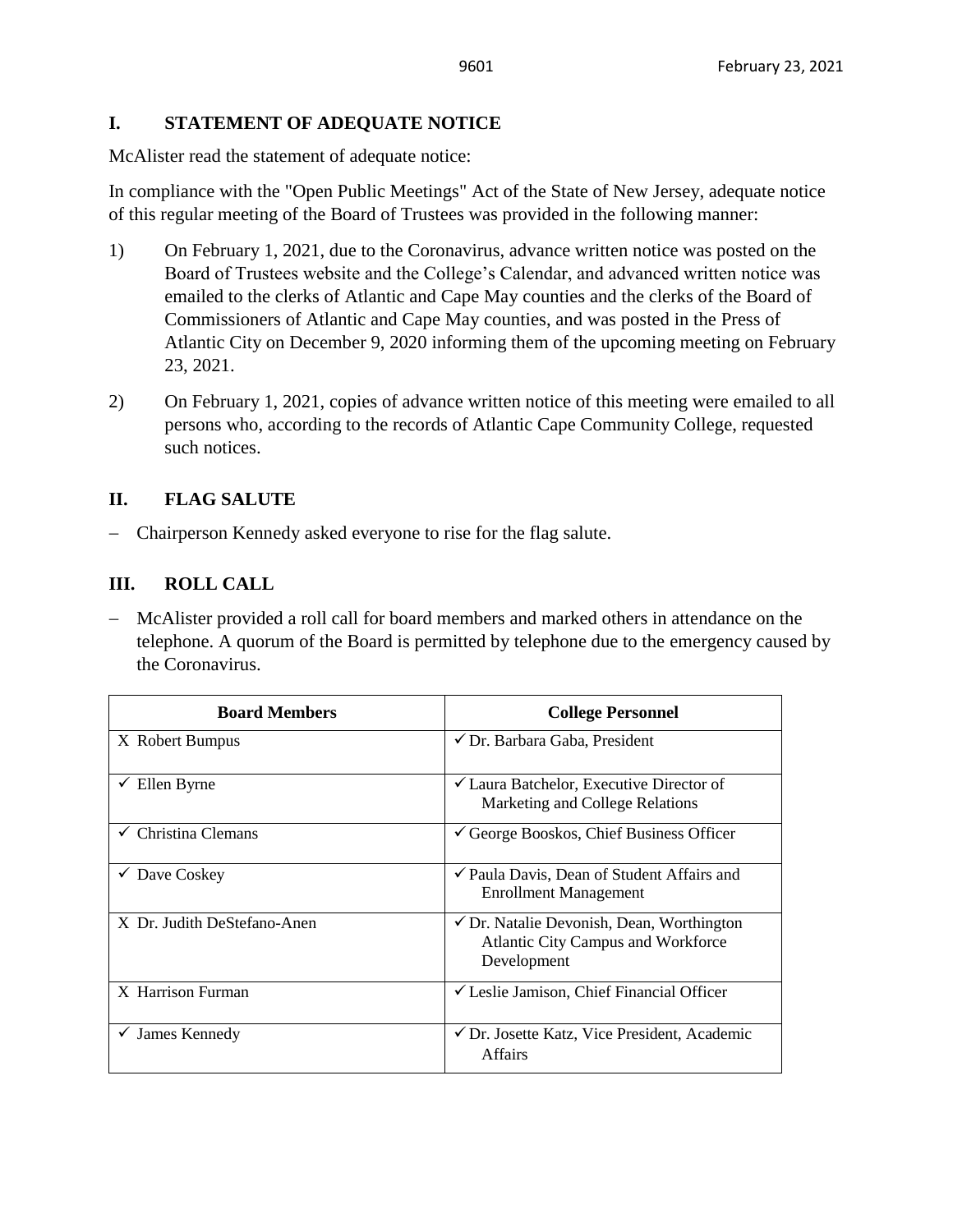| <b>Board Members</b>                                                                     | <b>College Personnel</b>                                                                                                         |  |  |
|------------------------------------------------------------------------------------------|----------------------------------------------------------------------------------------------------------------------------------|--|--|
| $\checkmark$ Brian Lefke                                                                 | √ Maria Kellett, Dean of Cape May County<br>Campus, Associate Dean of Resource<br>Development                                    |  |  |
| $\sqrt{\phantom{a}}$ Maria K. Mento                                                      | √ Jean McAlister, Board Secretary, Chief of<br>Staff, and Dean of Resource Development                                           |  |  |
| $\checkmark$ Daniel Money                                                                | √ Dr. Vanessa O'Brien-McMasters, Dean,<br>Institutional Research, Planning &<br>Effectiveness                                    |  |  |
| X Valerie Myland                                                                         | √ John Piazza, Chief Information Officer                                                                                         |  |  |
| ✓ Donald J. Parker                                                                       | √ Mickey Trageser, Executive Director, Human<br><b>Resources</b>                                                                 |  |  |
| $\checkmark$ Maria Ivette Torres                                                         | <b>Legal Counsel</b><br>✓ Lou Greco, Esq., Board Solicitor                                                                       |  |  |
| <b>Public in Attendance</b>                                                              |                                                                                                                                  |  |  |
| $\checkmark$ Bonnie Lindaw, Chief Financial Officer,<br>County of Atlantic               | $\sqrt{\text{Alex}}$ Keiner                                                                                                      |  |  |
| √ Brittany Smith, Chief Financial Officer,<br>County of Cape May                         | $\checkmark$ Steve Keiner                                                                                                        |  |  |
|                                                                                          | √ Audra Malerba                                                                                                                  |  |  |
| <b>Faculty and Staff in Attendance</b>                                                   |                                                                                                                                  |  |  |
| $\checkmark$ Nicholas Alexander, Tutor                                                   | $\overline{\checkmark}$ Annmarie Chelius, Chef Educator, Academy<br>of Culinary Arts                                             |  |  |
| ← Dr. Denise Coulter, Dean, Liberal Studies                                              | Gracellen Etherton, Senior Manager, Office<br>of the President / Board of Trustees<br><b>Operations and Resource Development</b> |  |  |
| √ Dr. Karl Giulian, Associate Professor of<br><b>Business</b>                            | $\checkmark$ Marilyn Keiner, Professor of Business and<br><b>Paralegal Studies</b>                                               |  |  |
| ✓ Kelly McClay, Dean, Academy of Culinary<br>Arts                                        | √ Caesar Niglio, Master Technician, Student<br>Affairs, ACCCEA                                                                   |  |  |
| √ Donna Vassallo, Dean, Professional Studies,<br>High School Initiatives and Internships | √ Linda Wohlman, Chef Educator, Academy of<br><b>Culinary Arts</b>                                                               |  |  |

# **IV. CALL TO ORDER**

− Chairperson Kennedy called the meeting to order at 6:00pm on February 23, 2021.

## **V. PRESIDENT'S REPORT**

Dr. Gaba discussed the following:

## **COVID-19 Update**

− As we navigate COVID-19, the Spring semester is in full swing, and we continue to follow CDC guidelines.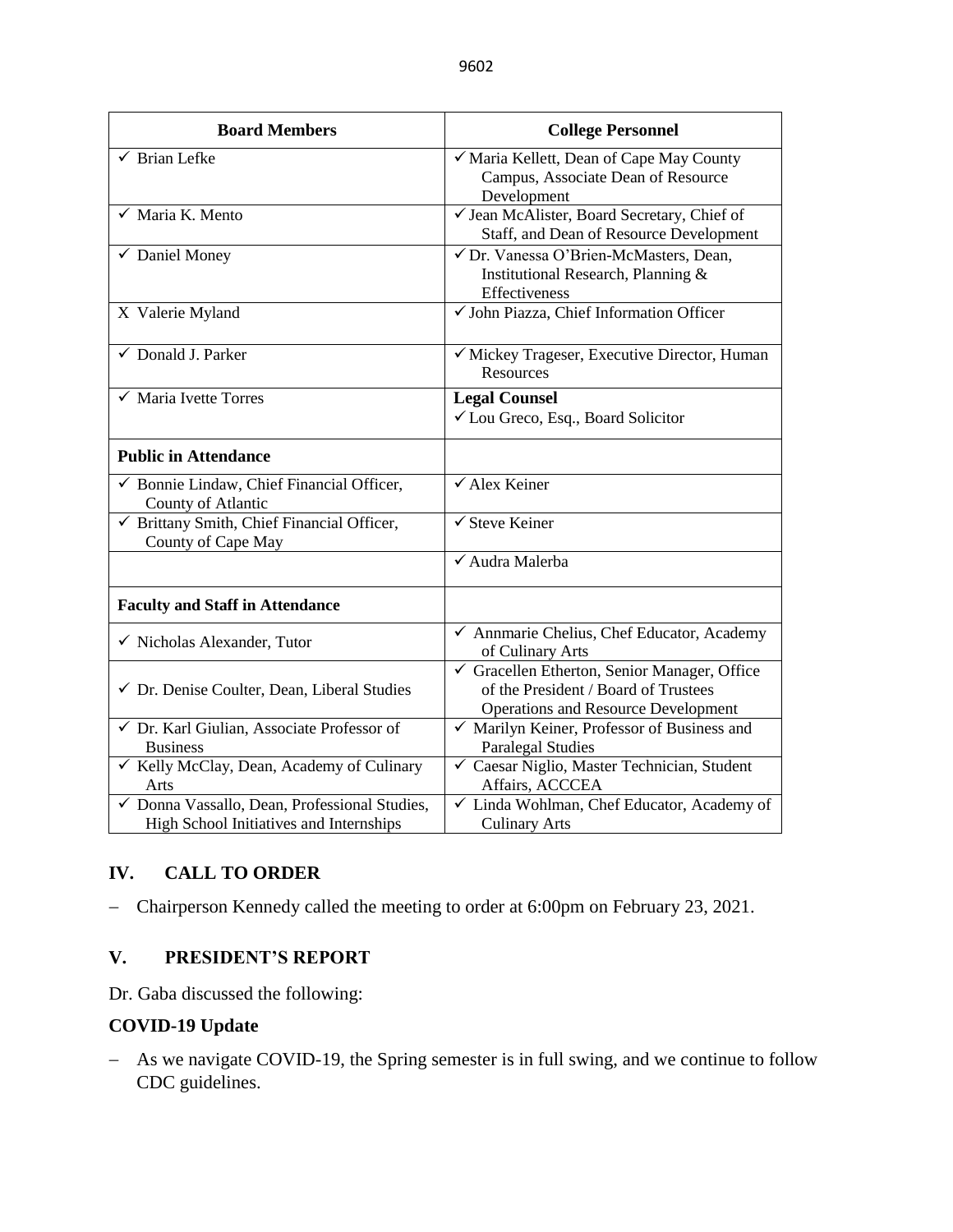− The pandemic has had an impact on community college enrollment throughout the country. In spite of that, here at Atlantic Cape we continue to forge ahead so that when we are past the pandemic, residents of Atlantic and Cape May County will look to us as the place to restart their lives following being "paused" for so long by the unprecedented stress of the pandemic.

# *Atlantic Cape's Role Supporting Vaccine Initiatives*

- − We continue to partner with the Atlantic County Department of Health who have been administering the COVID-19 vaccine in the gym on our Mays Landing Campus since early January. It is expected they will continue at our site until early March.
- − The Atlantic City Convention Center has been designated as one of the six Mega Vaccination Sites in the state. We have been involved there also as 96 of our nursing students have been on site administering the vaccine and assisting at the Mega Site.
- − The senior nursing students administered vaccines at the Mega Site for 5 days week for 3 weeks in February. In addition to vaccinating, the students also assisted with vaccine registration and transporting people in wheelchairs. Next month the freshmen Nursing students will also be assisting at the Mega site for 8 days.
- − This endeavor is a source of pride for the students, our college community, and the community at large. The students and instructors were thrilled to be there.
- − Dr. Gaba thanked not only the nursing students, but also the nursing faculty who supervised the students: Polly Thieler, Sharon Andress, and Stephanie Neville, along with adjunct faculty David Grassi, Huiching Wang, Joy Cuartocruz, Elsa Varghes, Deb Parlett, and Kim Lopez.

# *Op-Ed from New Jersey College and University Presidents of Color*

− Many people of color have been reluctant to take the vaccine for a number of reasons. In an effort to encourage vaccine participation, the 6 presidents of color in the state (including Dr. Gaba) published an op-ed on the importance of the vaccine, which appeared in several newspapers and on various social media platforms.

# **Grants**

− The Casino Reinvestment Development Authority (CRDA) approved funding for a grant of \$492,778 to Atlantic Cape Community College to provide training programs under the "Atlantic City Works Program," which addresses the training needs of Atlantic City residents who are unemployed or underemployed. The program will assist Atlantic City casino employees by expanding their training to help ensure continued employment and access to promotion opportunities.

# **Technology Upgrades**

- − Plans are underway to upgrade our outdated Comcast legacy intra-campus network connectivity technology. The upgrade will enhance the connectivity between each of our campuses. This project is in addition to the phone system upgrade and WIFI upgrade completed over the last two years.
- − With rapid advancements in internet bandwidth, we will be able to increase our bandwidth, reduce costs, and create redundancy of service in case of an emergency.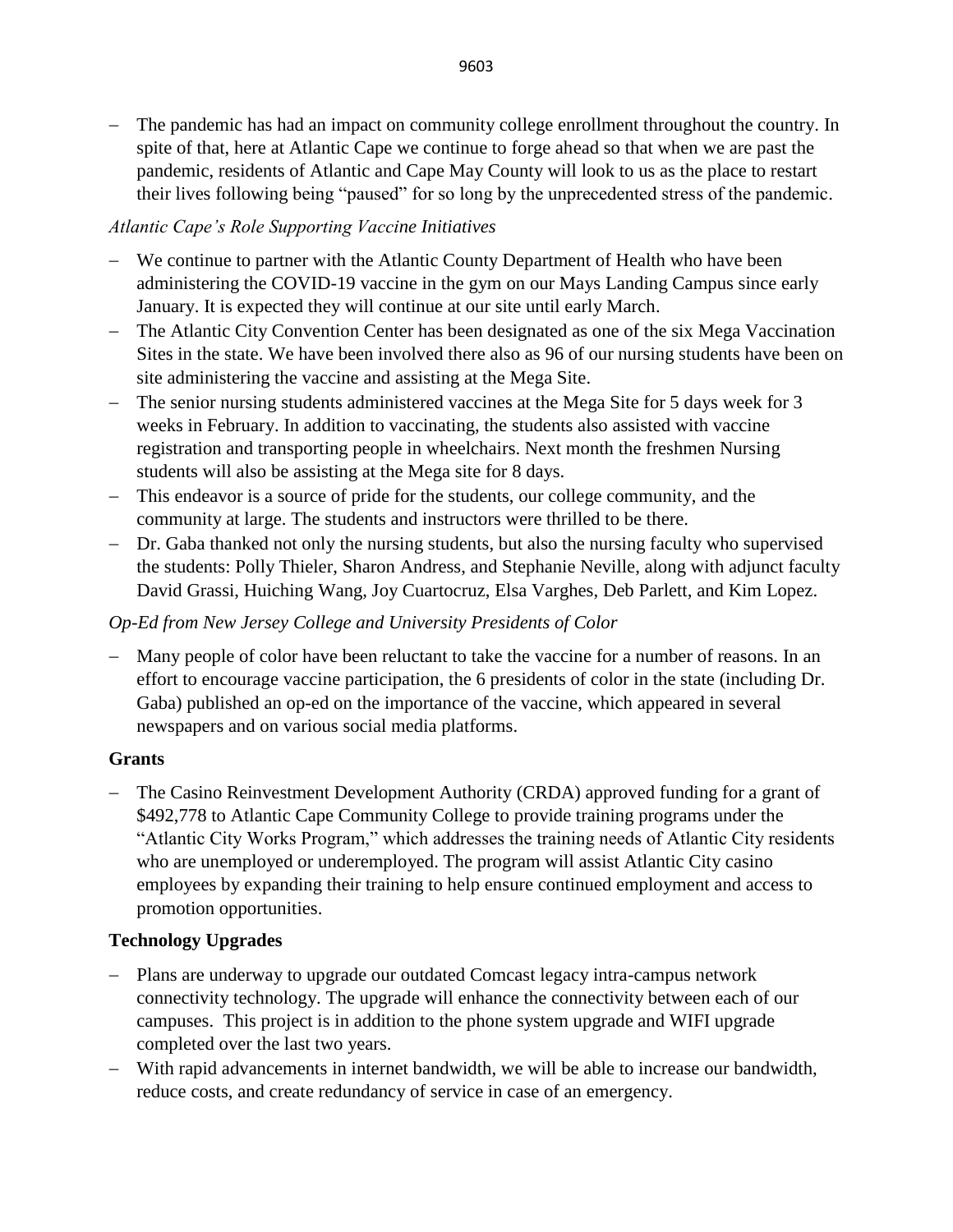### **Retention Initiatives**

− Dr. Gaba discussed the REACH award from Phi Theta Kappa (PTK) and the online "Transfer Tuesday" project highlighting our transfer pathways initiatives.

### **Student Success Stories**

### *Yudelka Columna, MSW, LCSW*

Yudelka Columna, MSW, LCSW is a former Atlantic Cape ESL student who has made an incredible impact in her community and the counseling field. A Licensed Clinical Social Worker and Motivational Speaker, she has over 15 years of experience helping children, adults, and families overcome the difficult aftermath of mental, physical, and emotional trauma and is currently leads a counseling practice, Healing Road Counseling Services, in Hackettstown, New Jersey. Most recently she has published her first book, *Emotional Resilience: Practical Solutions for Overcoming Challenges to Thrive in Life*.

### *Mae Tietje, APN*

− Mae Tietje, APN (Advanced Practice Nurse) is an alumna of Atlantic Cape's Nursing Program, class of 2010, and Rutgers' RN-BSN Program, class of 2012. Mae continued her education, and in November 2020 became a licensed Nurse Practitioner. Mae is now practicing Family Medicine in Atlantic City. Mae is the daughter of Scott Tietje, an Atlantic Cape employee in Security.

*Secretary's Note-The President's full monthly report is posted on the Board webpage.*

## **Inside the College**

- − Dr. Vanessa O'Brien-McMasters presented on "Diversity, Equity, and Inclusion".
- − Trustee Money noted that he is impressed with the data gathered, which will aid the college in moving forward.

## **VI. COMMENTS FROM THE PUBLIC**

- − Chairperson Kennedy called for comments from the public on agenda items.
- − None noted.

## **VII. CONSENT RESOLUTONS**

− McAlister read the following consent resolutions.

### **Res. #69** Regular Session Minutes (January 26, 2021)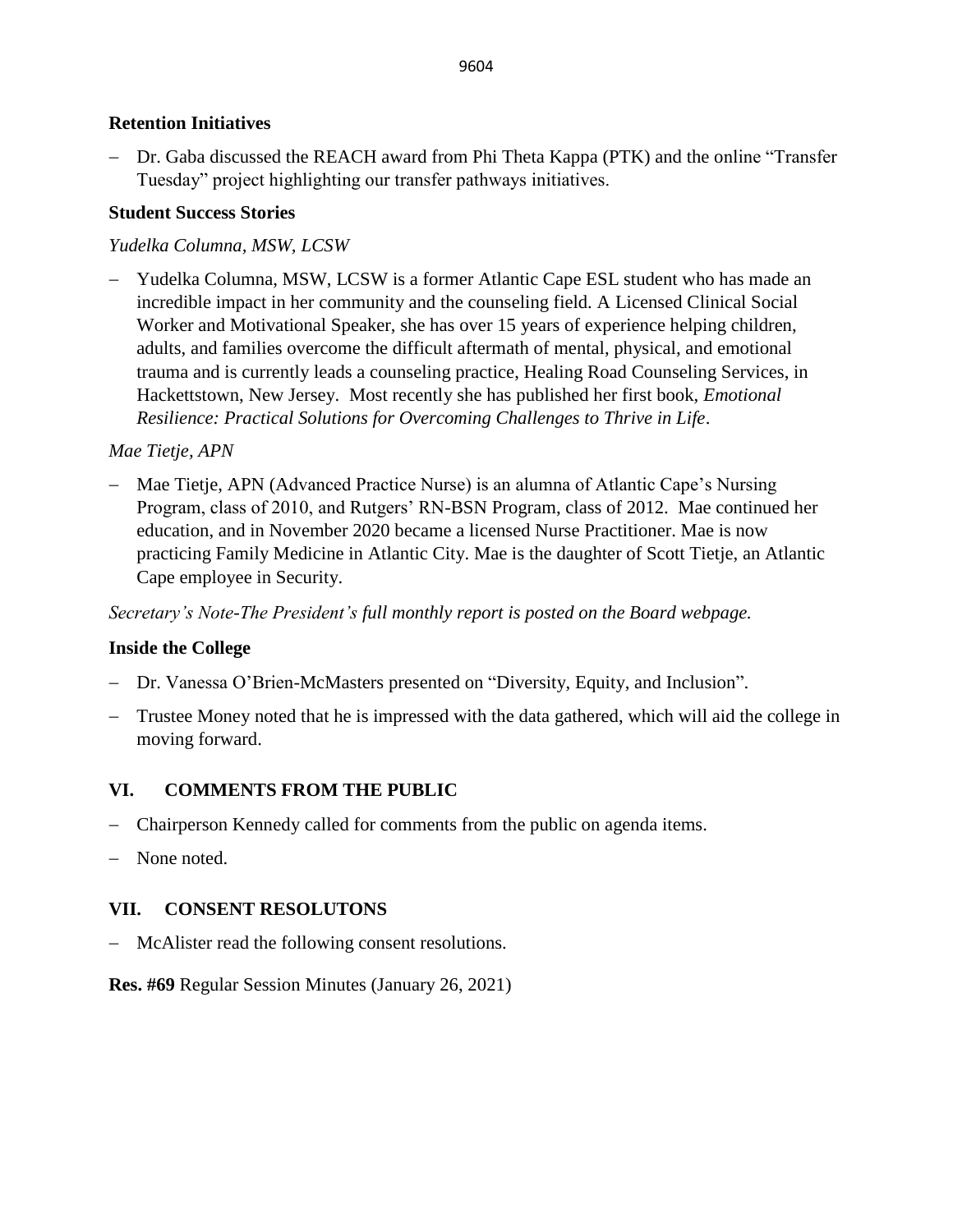### **Res. #71A**

#### **Reappointments**

Reappointed to one-year terms, effective 7/1/2021: Supervisory and Administrative Personnel included in the Bargaining Unit (26 individuals); Exempt Supervisory and Administrative Personnel (19 individuals); Faculty without Tenure (8 individuals); Academy of Culinary Arts Chef Educators (4 individuals).

#### **Res. #71B**

#### **Increase for Employees Not Represented in Bargaining Unit Negotiations**

All full-time Atlantic Cape Community College employees not represented in bargaining unit negotiations receive a 2.0 percent base salary increase effective July 1, 2021.

#### **Res. #44 Revised**

#### **Personnel Action**

*Promotion* - **April Wolff**, promoted from Information Technology Technician to Network Specialist at a salary of \$39,326 effective November 30, 2020.

**Res. #74**

### **Policy Updates**

Policy No. 401 *Acceptable Use of Technology* (adopt) Policy No. 401 *Technological Infrastructure* (delete) Policy No. 402 *Intellectual Property* (delete) Policy No. 411 *Use of College Technology by Faculty and Staff and College Community* (delete) Policy No. 410 *Use of Personal Technology on Campus* (reaffirm)

Adoption of Policy No. 401 *Acceptable Use of Technology*; elimination of Policy No. 401 *Technological Infrastructure*, Policy No. 402 *Intellectual Property*, and Policy No. 411 *Use of College Technology by Faculty and Staff and College Community*; reaffirmation of Policy No. 410 *Use of Personal Technology on Campus* with minor revisions.

#### **Res. #73**

#### **Endorsement of Facilities Master Plan 2021-2025 and Deferred Maintenance Plan**

Endorsement of *Facilities Master Plan 2021-2025* and *Deferred Maintenance Plan*.

#### **Res. #75**

### **New Jersey Council for the Humanities Democracy Conversations Project**

To accept a grant of \$4,250 from New Jersey Council for the Humanities for its Democracy Conversations Project.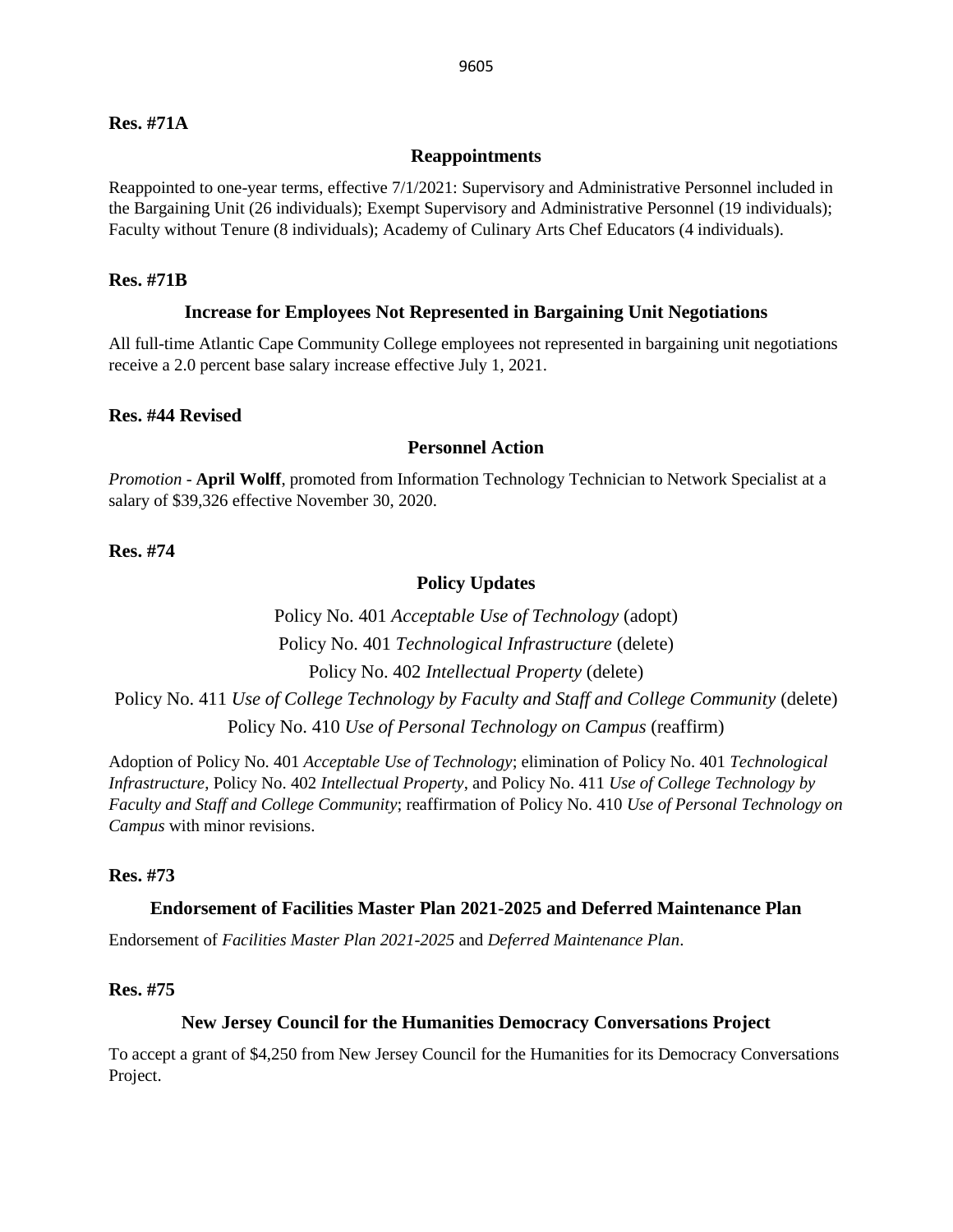# **Res. #72**

### **Award of Bids**

| <b>Number</b>  | <b>Item and Vendor Information</b>                                 | <b>Amount</b>      |
|----------------|--------------------------------------------------------------------|--------------------|
| Bid Exempt 894 | Microsoft Campus License                                           | \$30,108.47        |
|                | <b>ITS</b> Institutional Funds                                     |                    |
|                | Software House International (SHI)<br>Somerset, NJ                 |                    |
| Bid Exempt 895 | <b>Comcast Internet Services Contract</b>                          | \$284,940.00       |
|                | ITS Institutional Funds, FY21-24                                   |                    |
|                | <b>Comcast Corporation - Business Services</b><br>Philadelphia, PA |                    |
|                |                                                                    | Total \$315,048.47 |

# **Res. #45 Revised**

## **Award of Bids**

| <b>Number</b>  | <b>Item and Vendor Information</b>                                                                                                   | Amount      |
|----------------|--------------------------------------------------------------------------------------------------------------------------------------|-------------|
| <b>RFP 233</b> | <b>Customer Relationship Management (CRM)</b>                                                                                        | \$44,620.00 |
|                | Community College Opportunity Grant (CCOG) -<br>Student Success Incentive Funding (Grant Funded -<br><b>Pending Budget Approval)</b> |             |
|                | SalesForce, Inc.                                                                                                                     |             |
|                | San Francisco, CA                                                                                                                    |             |
|                | \$19,300.00                                                                                                                          |             |

OffPrem Technology, LLC Fishers, IN \$25,320.00

#### **Res. #55 Revised**

### **Award of Bids**

| <b>Number</b>  | <b>Item and Vendor Information</b>                                                                | <b>Amount</b> |
|----------------|---------------------------------------------------------------------------------------------------|---------------|
| Bid Exempt 890 | Information Technology Infrastructure Upgrades                                                    | \$461,029.01  |
|                | <b>CARES</b> Act Higher Education Emergency Relief Fund<br>- Institutional Portion (Grant Funded) |               |
|                | <b>Continental Resources</b>                                                                      |               |

Mt. Laurel, NJ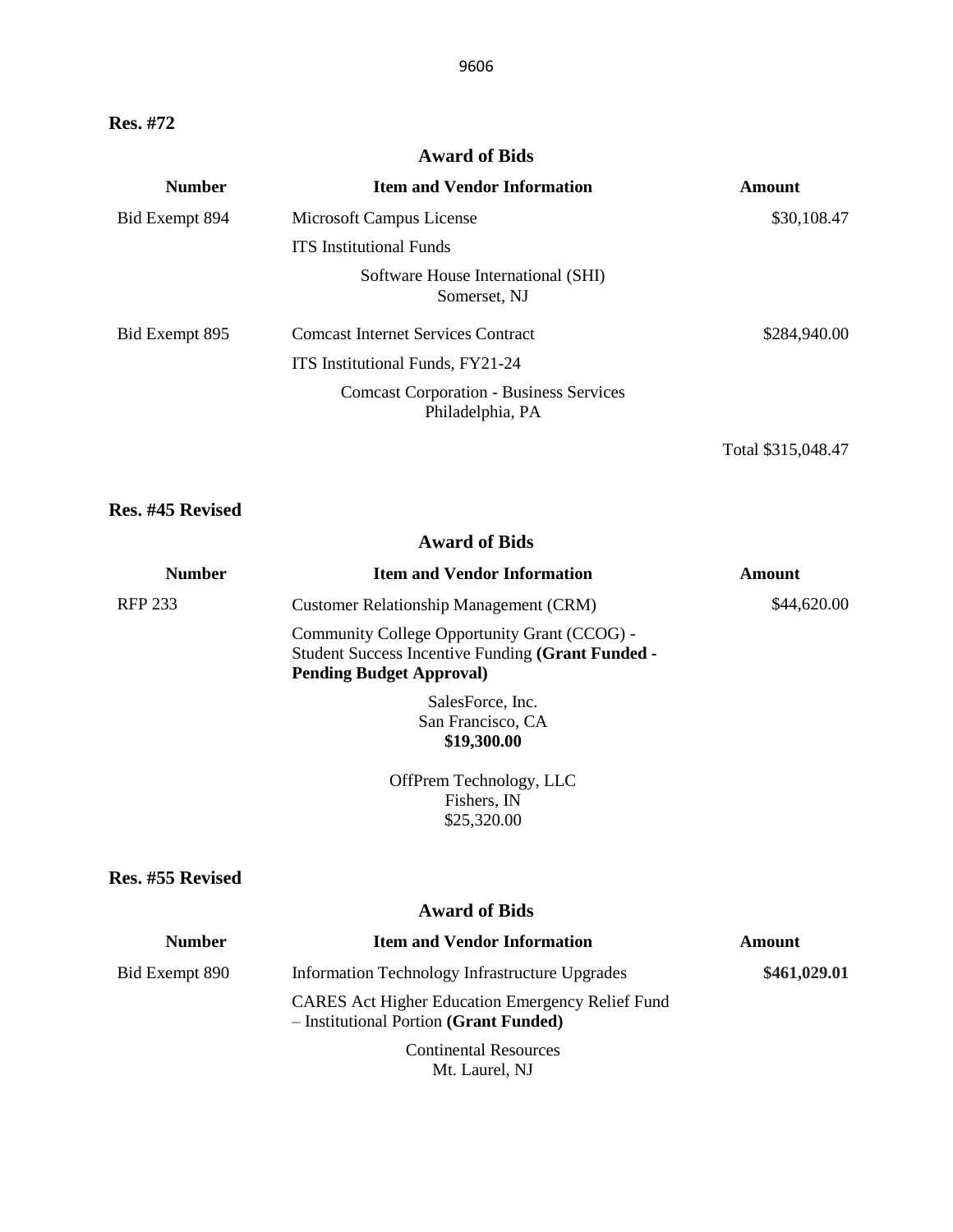**Res. #76** Executive Session

− Trustee Torres motioned to approve consent resolutions; Trustee Money seconded.

ROLL CALL:

ALL AYES NO NAYS NO ABSTENTIONS

Motion carried.

## **VIII. BUDGET REPORT**

− Trustee Money reported under Resolution #2 and Res. #70 – Regular Resolutions.

## **IX. REGULAR RESOLUTIONS**

**Res. #2** FY20 Draft Financial Statement for twelve months ended June 30, 2020 as of February 12, 2021.

- − Jean McAlister stated the following on Trustee Money's behalf:
- − As of this draft report, the College has earned 99.34% of budgeted revenues and expensed 95.08% of budgeted expenses. There are minimal changes from the previous draft.
- − There will be a positive net margin for FY20 adding to fund balance, which will be important for FY21 and beyond. The final net margin will depend on finalizing year-end and is estimated to be at least \$1.4 million, net of outstanding encumbrances.
- − The FY20 CAFR will be brought to the Board next month for acceptance.
- − Trustee Money motioned to approve Resolution #2; Trustee Mento seconded.

ROLL CALL:

ALL AYES NO NAYS NO ABSTENTIONS

Motion carried.

**Res. #70** FY21 Financial Statement for seven months ended January 31, 2021.

- − Trustee Money stated the following:
- − As of January 31, 2021, the College has earned 74.98% of budgeted revenues and expended 54.28% of budgeted expenditures. Revenue is tracking -9.2% down from this time last year, and expenditures are lower at -9.5%.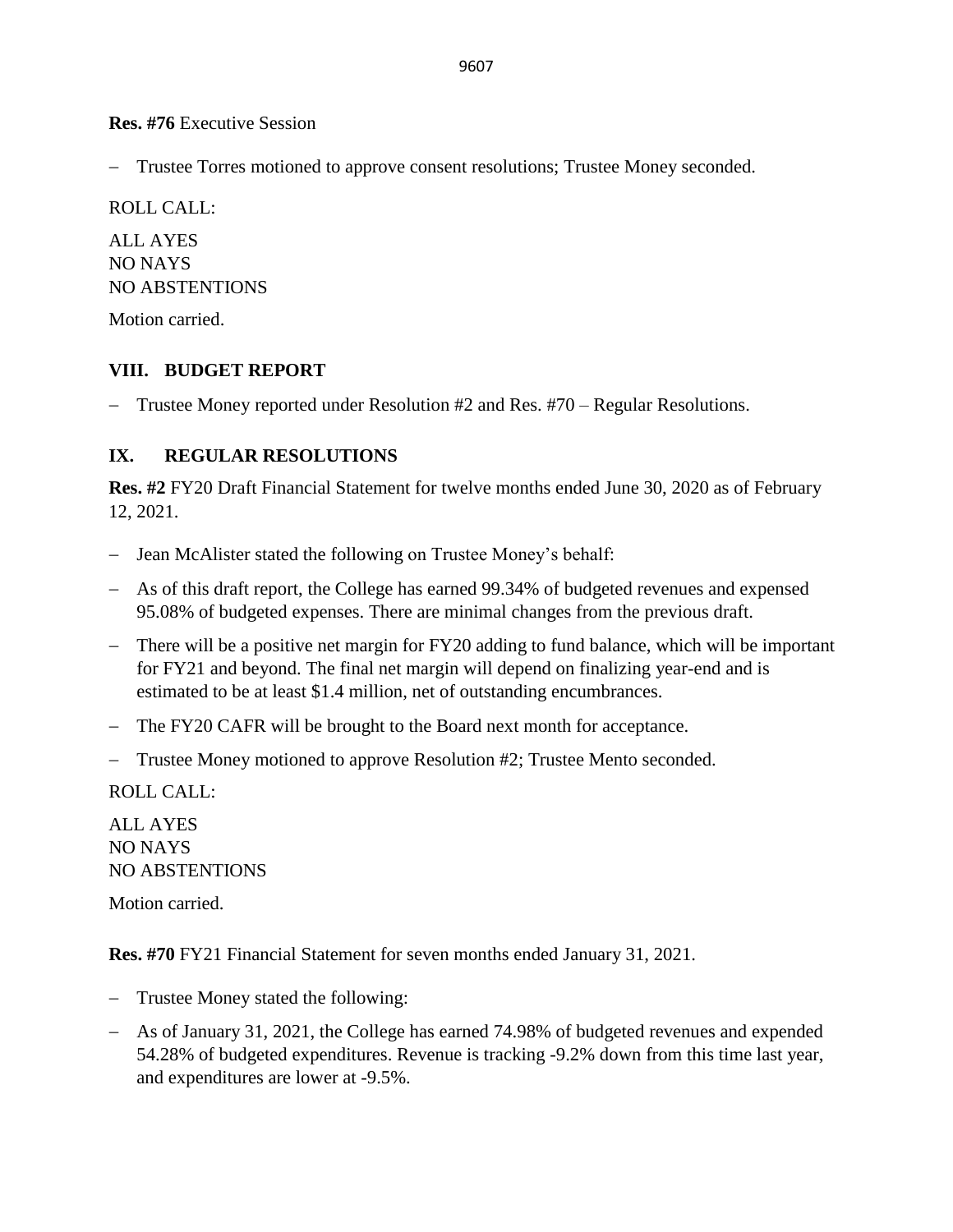- − Spring credit enrollment is down -17 % from the prior year. Total fiscal year enrolled credits are down -11.4% from the prior year.
- − Despite the lower tuition and fee revenue and reduction of State appropriations for the first quarter, FY21 is still tracking to be within the approved FY21 margin. This is largely due to cost reduction strategies and the use of Coronavirus Relief Fund (CRF), Governor's Emergency Education Relief Fund (GEERF), and CARES Act funding where allowable.
- − Trustee Parker motioned to approve Resolution #70, Trustee Money seconded.

ROLL CALL:

ALL AYES NO NAYS NO ABSTENTIONS

Motion carried.

### **Res. #71**

#### **Personnel Action**

*Appointments:* **Richard Anzelon**e, appointed to the position of Senior Director Facilities and Security effective March 1, 2021 at a salary of \$85,000; **Mark Hanko**, appointed to the position of Executive Director Human Resources effective March 29, 2021 at a salary of \$100,000; **Tomas Moya**, appointed to the position of Security Officer I effective March 8, 2021 at a salary of \$31,563.

*Promotions*: **Brenda Kuhar**, Human Resources Specialist promoted to Benefits Administrator effective March 1, 2021 at a salary of \$60,000.

*Resignations:* **Michael Barnes**, Director of Center for Accessibility, resignation effective March 31, 2021; **Christian McDonal**, Security Officer I, resignation retroactive to February 5, 2021.

− Trustee Torres motioned to approve Resolution #71, Trustee Money seconded.

ROLL CALL:

ALL AYES NO NAYS NO ABSTENTIONS

Motion carried.

### **Res. #71C**

### **Retirement of Marilyn Keiner, Professor of Business and Paralegal Studies**

To acknowledge the retirement of **Marilyn Keiner**, Professor, Business and Paralegal Studies, effective June 30, 2021.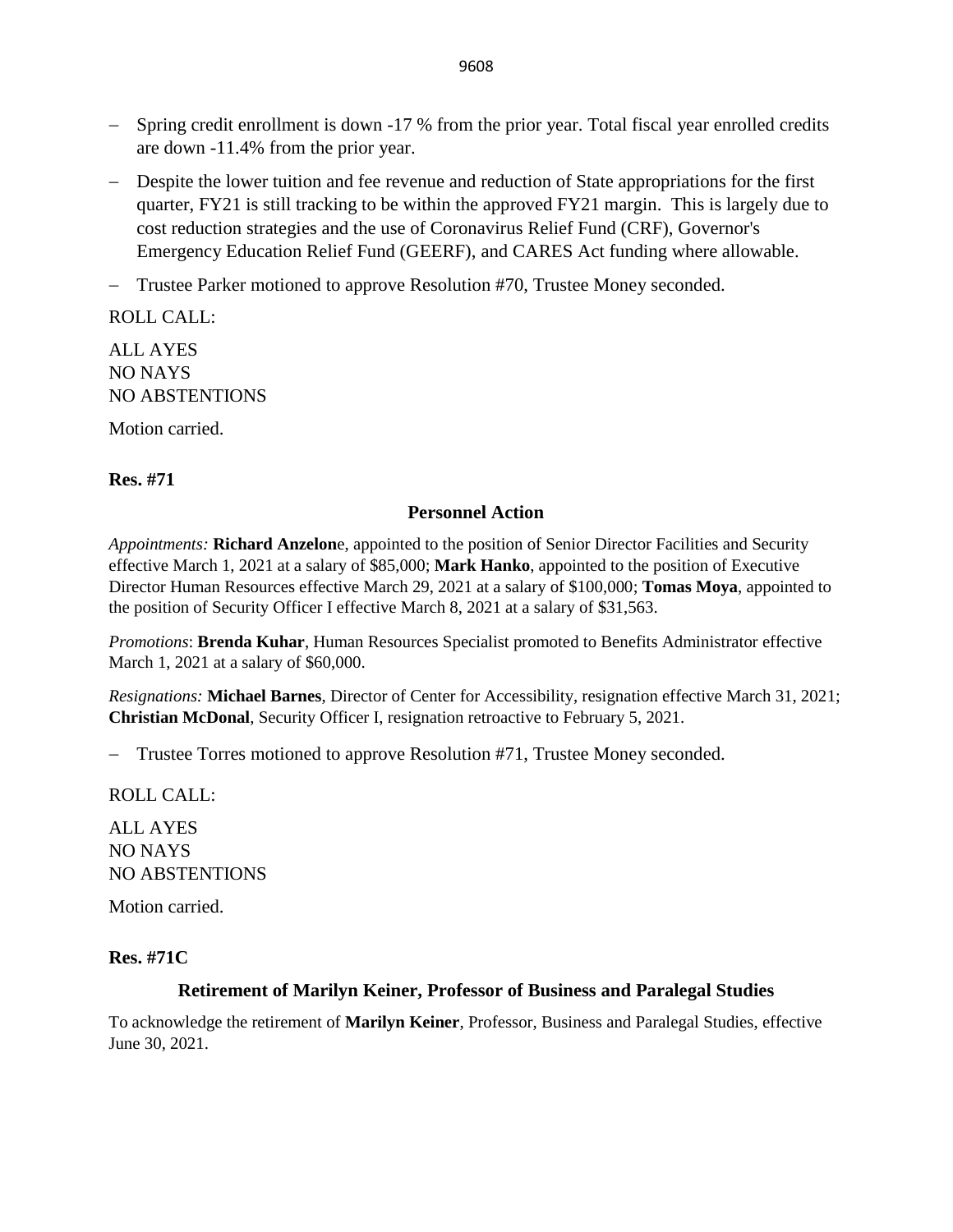- − Professor Keiner spoke about how thankful she is to have taught at the college for 31 years alongside faculty who are highly committed to their students, both in the Business and Paralegal Studies department and the college as a whole.
- She noted that teaching at the college has been at the fabric of who she is, and she will miss her colleagues and students. She noted that the college is a family of dedicated people.
- − She thanked Dr. Josette Katz, Dean Donna Vassallo, and Professor Emeritus Daniel Thoren.

## **Res. #71D**

## **Retirement of Chef Patricia Kelly McClay, Dean, Academy of Culinary Arts**

To acknowledge the retirement of **Chef Patricia Kelly McClay**, Dean, Academy of Culinary Arts, effective June 30, 2021.

- Dean McClay noted her gratitude for the opportunity to lead the Academy of Culinary Arts (ACA).
- − She stated that her career of 27 years at Atlantic Cape has been a wonderful experience, and it has been a pleasure to watch the graduates of the ACA succeed. The annual Restaurant Galas have been a special time to reconnect with our graduates and see their success.
- − She noted that it has been a great honor to work with the faculty of the ACA; they are dedicated people who give their time and energy above and beyond what is expected of them. They always gave their heart and soul to their students, and she will always be grateful for them.
- − Trustee Money noted that the college is family, and he is impressed with how great this community college is and how well it continues to serve the communities of Atlantic and Cape May Counties. This is the culture at Atlantic Cape.
- − Trustee Mento noted that these resolutions are not enough thanks to Professor Keiner and Dean McClay who are leaving big shoes to fill. She thanked them for their time and commitment.
- − Trustee Parker motioned to approve Resolution #71C-D, Trustee Mento seconded.

ROLL CALL:

ALL AYES NO NAYS NO ABSTENTIONS

Motion carried.

# **X. COMMITTEE REPORTS**

## PERSONNEL AND BOARD DEVELOPMENT

There was no report under the Cunningham-Ruiz Bill.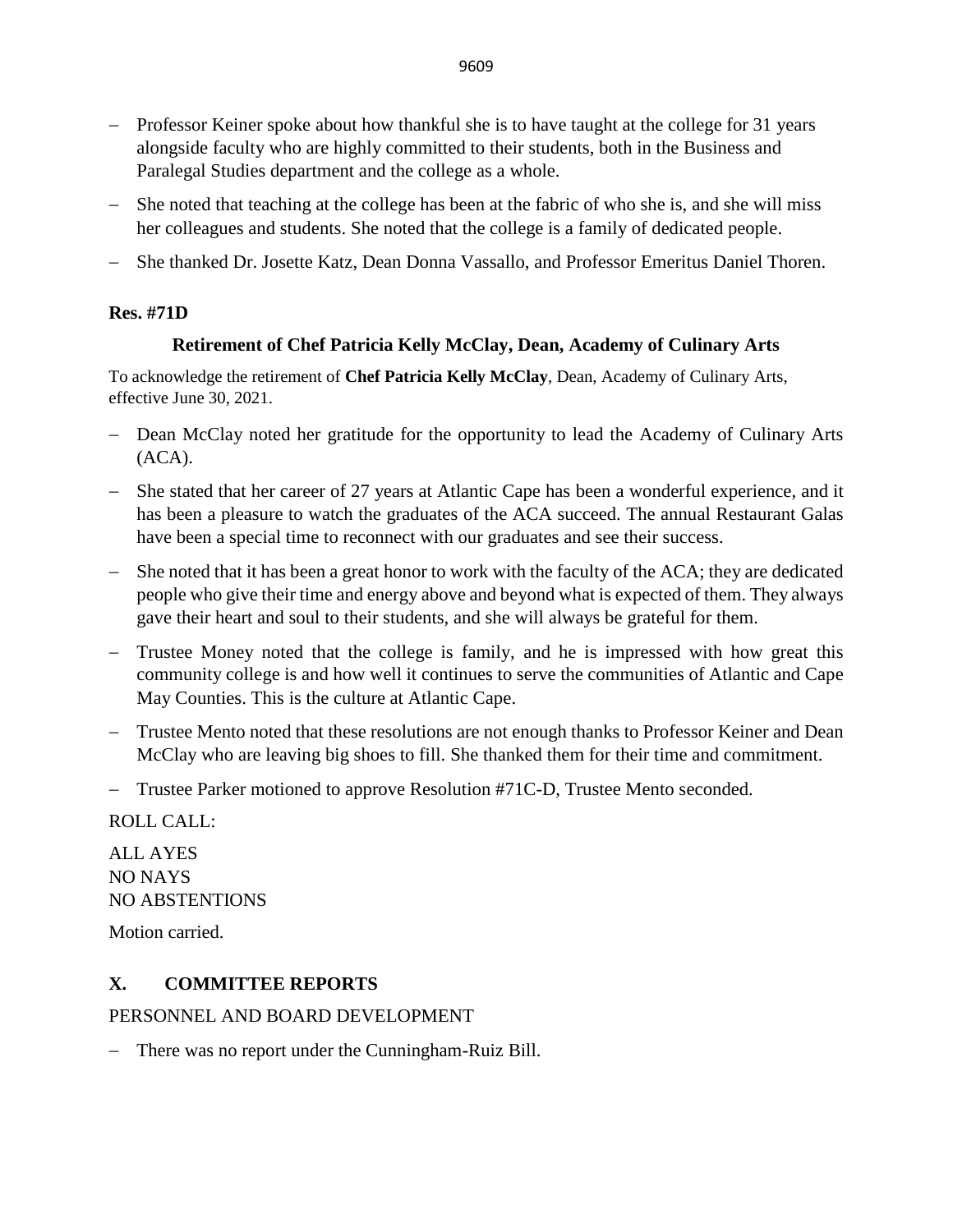### **XI. FOUNDATION REPORT**

Trustee Byrne reported on behalf of the Foundation.

- − The Baseball Field Renovation Capital Campaign will begin in about two weeks, just in time for the kick off of the first Buccaneer home game at Surf Stadium on March 19 against Rowan College of South Jersey-Cumberland. Our goal is to raise \$500,000 during the first phase of the campaign. All Trustees will receive information regarding the campaign. We ask that you pass the word to potential donors and consider donating. There is something for everyone, from bricks to the naming of the field. The Foundation's website is set up for the campaign. Please go to [atlantic.edu/bringithome.](http://www.atlantic.edu/bringithome) If you know someone who loves baseball and would love to contribute to this cause, please let Jean McAlister know for follow up. We look forward to the campaign "hitting it out of the park"!
- The Restaurant Gala goes al fresco with a casual event on June 23 at 6PM, outside at Harrah's near the Waterfront Conference Center. We are in the process of engaging sponsors, and we will also sell 50/50 raffle tickets. More information to follow. Many thanks to Harrah's for being our premier sponsor, and Petro Cohen Petro Matarazzo for committing to the "Icing on the Cake" giveaway sponsorship at \$5,000.
- − One of the major efforts of the Foundation is to connect with alumni. We have formalized the Alumni Association and the newly formed Executive Council. Our bylaws are complete. Trustee Furman is the President of the first Executive Council, serving with other alumni to support the mission of the Foundation and Atlantic Cape. We look forward to engaging with alumni as they are our future advocates and sponsors.

# **XII. NEW JERSEY COUNCIL OF COUNTY COLLEGES (NJCCC)**

Dr. Gaba reported the following:

- − The Association of Community College Trustees' virtual National Legislative Summit (NLS) was held February 8-10. This conference is the major advocacy initiative for community colleges nationwide.
- − This year, Trustee Clemans, Trustee Furman, and Dr. Gaba participated. There were 80 representatives from New Jersey, including presidents, trustees, and students, to advocate for the state's community colleges.
- − The New Jersey Council of County Colleges (NJCCC) coordinated visits with the New Jersey Congressional Delegation. These meetings expanded our relationships and informed the members of our Congressional Delegation that New Jersey's Community Colleges, the essential partner in this urgent time, provides open and affordable access to all New Jerseyans offering the tools to transform the lives of our citizens and rebuilding the economy by offering degrees, credentials, and critical workforce training to close the skills gaps.
- − Dr. Gaba led the prescheduled meetings with Senator Booker, who was represented by the Legislative Aid, and Congressman Van Drew to tell our community college story. Thank you to Trustee Furman for setting up the meeting with Congressman Van Drew.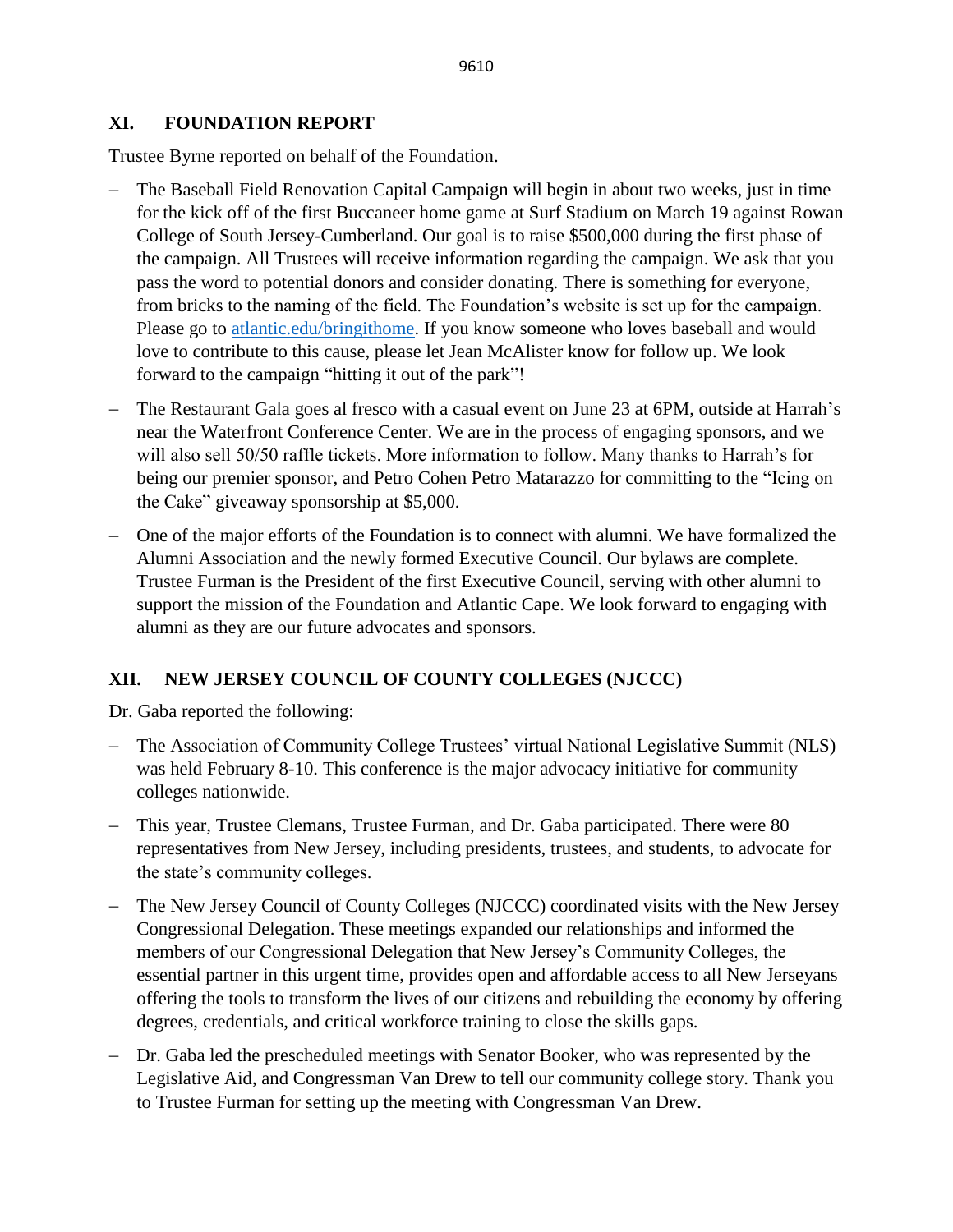Trustee Clemans reported the following:

- Trustee Clemans noted that the NLS was excellent.
- − During the meetings with the Congressional Delegation, community college representatives focused on the following objectives:
	- o building a strong relationship with members of our Congressional Delegation;
	- o briefing the members of the Delegation on our strategic approach to the delivery of education and workforce training, our bold state legislative agenda, and ACCT's national legislative agenda;
	- o informing members of the Delegation and their staff of the many programs, services and opportunities offered by Community Colleges to residents and the business community; and
	- o showcasing the impact of our New Jersey's Community Colleges on CCOG students.
- − One could see the positive impact that CCOG has had on so many student speakers from across the state as they told their stories.

# **XIII. OTHER BUSINESS**

− None noted.

# **XIV. COMMENTS FROM THE PUBLIC**

- − Caesar Niglio extended congratulations from the Atlantic Cape Community College Education Association (ACCCEA) to Dean McClay and Professor Keiner. Their dedication will be remembered for a long time, and they leave big shoes to fill. Congratulations and best wishes for the next chapters of your lives.
- − In the fall, the ACCCEA sponsored several food distribution events for students in need at all three campuses. The ACCCEA recently received approval for funding from NJEA for three more events serving approximately 50 students per event; the first event is scheduled for March 9, the second event will be held at the end of March, and the final event will be held in April. Each event will be themed. First event will be a "winter comfort food" theme with the food boxes containing comfort food items like soups, mac and cheese. The April event will be spring-oriented with fresh produce.